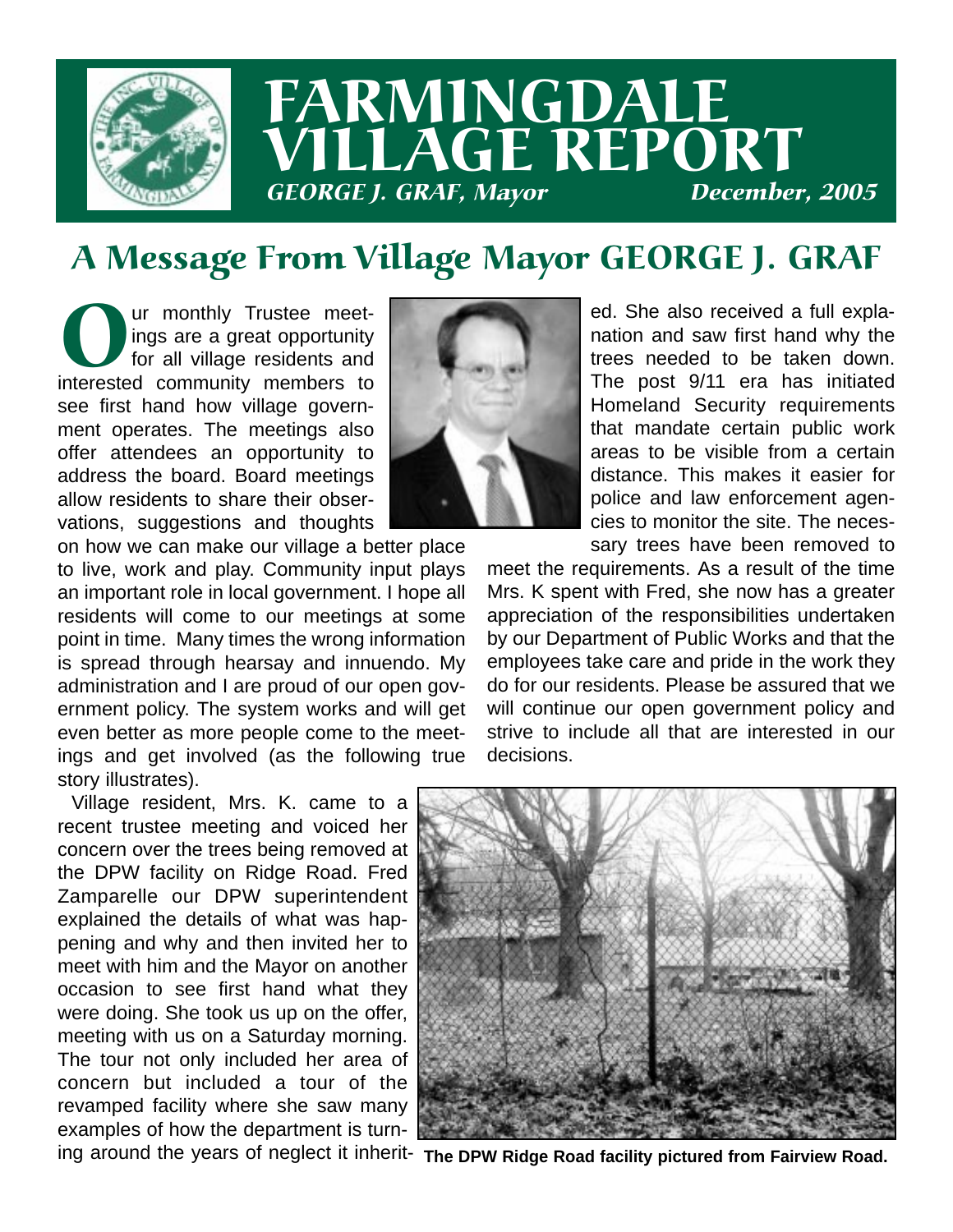### Chamber Installs 2006 Board



**Mayor Graf attended the Farmingdale Chamber of Commerce's annual Holiday dinner where he installed the board for 2006. Pictured l-r: Angela Cowan, Treasurer (CPA), Victor Lambert, III (Smith Barney) Mark Wenzel (YES Community Counseling Center), Ruth Tarlow ( Island Financial Group), Mayor Graf, Chamber President, Pete Yovine (State Bank), Executive VP, Ralph Ekstrand (Moby Drugs), Secretary Debbie Podolski (Farmingdale Public Library), William Metzendorf (Sir Speedy Printing), Joe Trudden (McCourt & Trudden).**

### Dinda Florist Holds Open House



**Village of Farmingdale Mayor George Graf (Left) and Village Trustee Ted Dorfmeister (Right) are pictured here with Dinda Florist co-owners, Laura Harris and Lisa Kaiser. The sisters are very proud to continue the 97 year tradition of providing quality floral arrangements and cut flowers to their customers. They have also started a new tradition by adding a unique line of giftware and ornaments. Dinda is located at 316 Main Street in Farmingdale.** 

### Metzendorf honored for Rotarian Service



**Bill Metzendorf (left) is shown here receiving a proclamation from the Village of Farmingdale Deputy Mayor and Farmingdale Breakfast Rotary Club President, Joseph Rachiele honoring him for 28 years of service to Rotary. Mr. Metzendorf is past District Governor of Rotary District 7250, past President of "Gift of Life" a program which brings in children from around the world for life saving operations and was also instrumental in establishing the Farmingdale Breakfast Rotary Club. He joined Rotary in 1977, was Club president 1983-1984 and Rotary District Governor of District 7250 for the 2000-2001 Rotary year. He is a multiple Paul Harris Fellow and was Extension Committee Chairman when the Farmingdale Breakfast Club was formed. He made 3 medical missions to Russia with the Gift of Life. He has been a member of the Citizen's Advisory Council for Farmingdale Public Schools, a Director of the Farmingdale Chamber of Commerce and a founding member of the "110 Lions Club". He started his printing career in high school and returned to it after joining the Navy in 1951. After 15 years of working for financial printers in the Wall Street area of NYC, he left in 1974 to open a Sir Speedy Printing Franchise, which is now run by his son. He and his wife Ann have been married since 1957. The long time Farmingdale resident is retiring to Florida.** 



#### LET IT SNOW

Please remember that Village law requires that residents must remove parked cars from the street for a minimum of 18 hours after a snowfall of two or more inches. Try to arrange with your neighbors to make use of their driveways that are not being utilized.

This will ensure that the DPW staff can quickly clear the roadways and facilitate safe traveling throughout the Village. Violators are subject to a \$100 fine. Residents are also responsible for keeping their driveways and sidewalks that surround their homes snow, ice and debris free. Please clear any fire hydrants by your home and do not blow or shovel snow from driveways or sidewalks into the street. If you have elderly or special needs neighbors, please check on them to see if they need any assistance.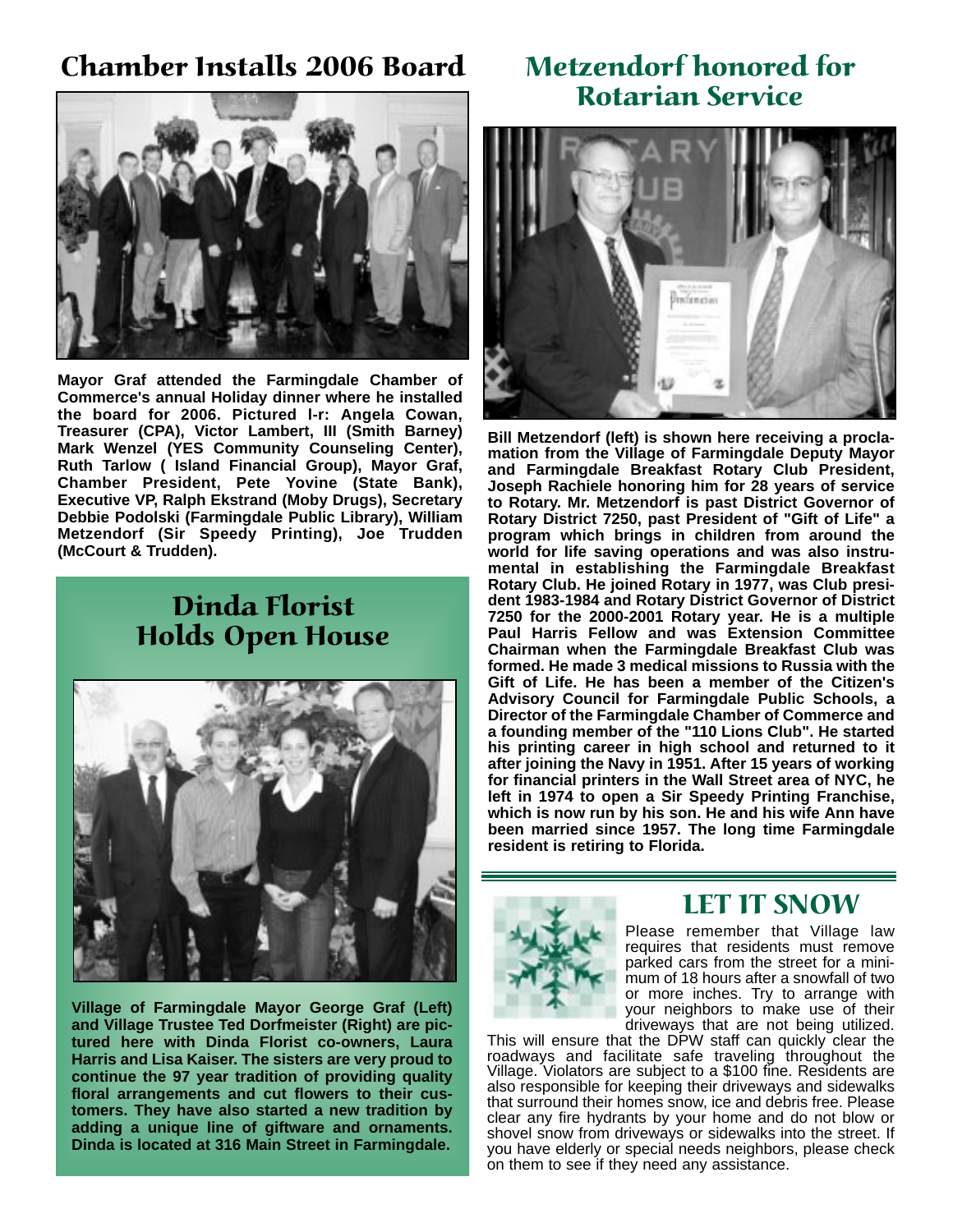

### We Get Letters.....

#### A Note Of Thanks

On Wednesday evening, November 30, the Village conducted the seventeenth annual holiday lighting of the tricentennial tree, a tradition which grew out of the Tricentennial of Settlement observance.

As coordinator of this event, I would like to thank the many individuals and groups, which made this joyous ceremony possible.

• Mayor George Graf for his special role at this happy occasion.

• Deputy Mayor Joe Rachiele for sharing the "emcee" role with me so capably.

• Fred Zamarelle, DPW Superintendent and his crew; their role was critical to the program! The tree and the gazebo are beautifully decorated for the season.

• The Village Hall office staff for their help.

• Dr. Roberta Gerold, Superintendent of the Farmingdale Public Schools, Director of Fine Arts Rita Padden, Edward Kozlowski, Choral Director at Howitt Middle School, the talented youngsters of the sixth grade chorus, Barbara Pandolfo, Director of the library/audio-visual service, and Jeffrey Pritzker, District A-V Technician who set up and manned the excellent public address system, another vital role!

• The Farmingdale-Bethpage Historical Society for funding the publicity ads and fliers.

• The Farmingdale Chamber of Commerce for presenting the South Shore Brass Ensemble again, a holiday gift to the community for all 17 years of the event. This ensemble always adds a special sparkle.

• The Kiwanis Club of Farmingdale for providing refreshments as they have for so many years in the past. This was a most welcome service!

• And the many local residents who came out for this brief but joyous occasion at the beginning of a special time of year for all. Again, many thanks to all who made it possible. Happy Holidays!

> Bill Johnston Historian, Village of Farmingdale



#### Cub Scouts and Boy Scouts Attend Recent Trustee Meeting

Members of Cub Scout 57 and Boy Scout Troop 261 attended a recent Village Trustee meeting where they met with the Mayor and the Village Board. The Cub scouts learned about how the village government works and of course, got to bang the gavel. The Boy Scouts stayed for the entire meeting as part of their requirements for earning their Citizenship patch.



**Pictured: Mayor Graf addresses Cub Pack 57.** 



**Pictured : Mayor Graf with Boy Scout Troop 261** 

#### ◆ Holiday Tree Lighting Ceremony

**Village Historian and event coordinator William Johnston, Farmingdale Chamber of Commerce President Pete Yovine (State Bank), Farmingdale Bethpage Historical Society President Larry Jorgensen, Village Trustee Tom Langon, Chamber Executive Vice President Ralph Ekstrand (Moby Drugs), Village Trustee Ted Dorfmeister, Village Mayor George Graf, Village Justice Sal Nicosia, Village Deputy Mayor Joe Rachiele.**